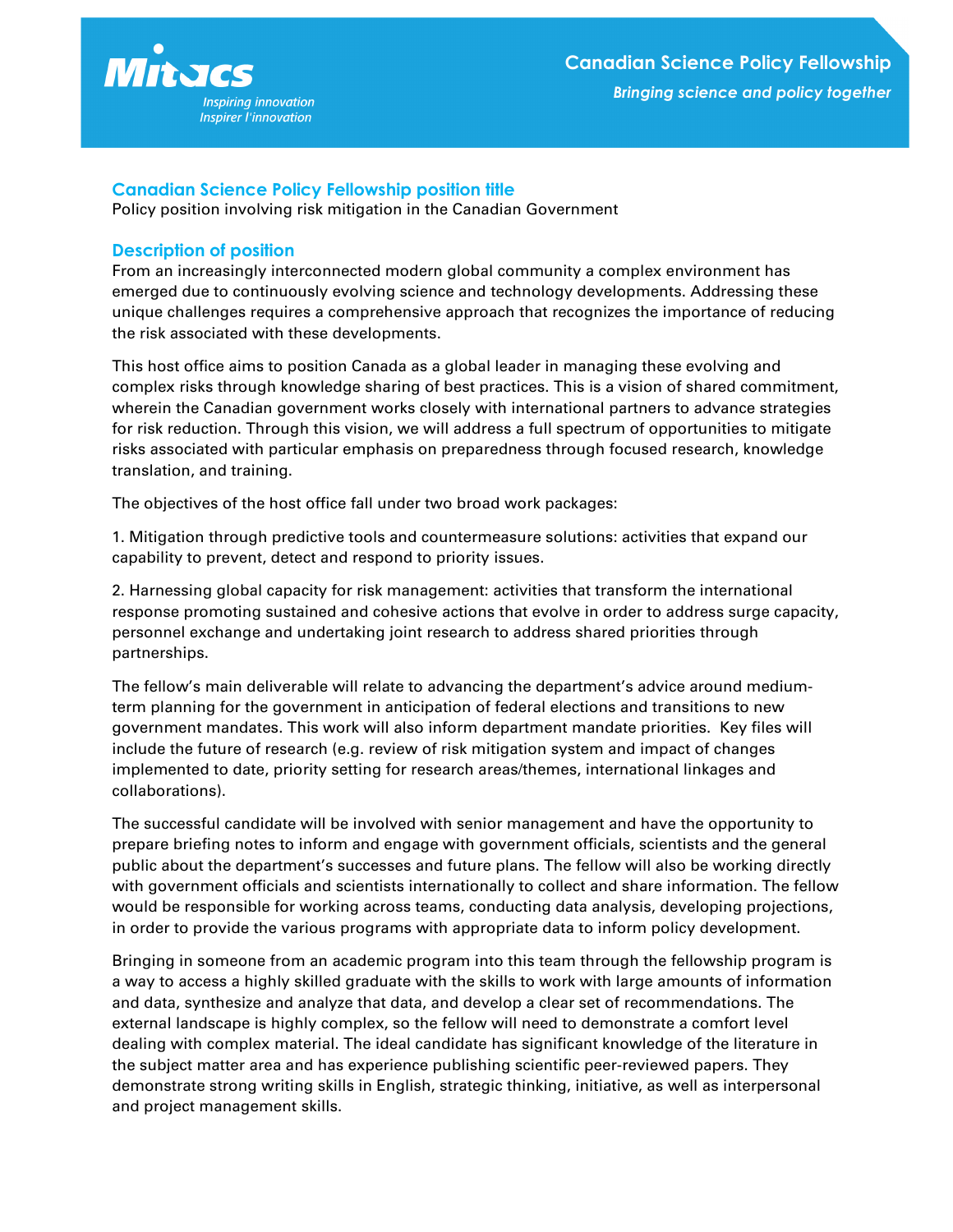# **Canadian Science Policy Fellowship 2021–22**



## **Policy processes and activities**

The fellow will provide essential support to the implementation of the deliverables through:

- Organizing and connecting subject matter experts
- Disseminating high consequence information among stakeholders; creating resources for distribution and knowledge exchange
- Assessing currently available research in the area across partner agencies as part of a literature review
- Contributing to strategic workforce planning to prepare for future needs
- Facilitating an exchange of resources among trusted partners
- Developing a pilot study to collect available data and provide a detailed report to identify options and challenges regarding the data needed to develop a risk assessment model
- Participating in the expert elicitation process
- Developing the methodological approach and sampling design
- Conducting discussions with stakeholders to explain the purpose of the model, expected scope of results, timeframes for different steps
- After the performance assessment has been completed and evaluated by a scientific committee, the fellow will contribute to adjustments
- Prepare detailed internal reports and scientific communications (oral and written)
- Contributing insightful policy analysis and advice to inform decision-making and policy/program development generally
- Collaborating and consulting horizontally with internal and external stakeholders on policy matters to help inform and advance the government's agenda
- Providing well-researched information, advice, and recommendations in an accurate, concise, and timely manner, taking into account the current context and priorities and the target audience.

#### **Fellowship support**

The fellow would, as a new employee with the department, be encouraged to participate in the branch's Orientation Session for New Employees, which has a pre-session, on-line, training segment. This will help the fellow learn about the broader mandate and operations of the department. Additional training will be offered on-the-job and in the form of formally offered inhouse courses and other events (i.e. conference attendance). Travel opportunities may also be offered where relevant.

The fellow would also be introduced to new colleagues in the office and be paired with a Manager in the branch to help guide the fellow in learning the duties and tasks relevant to their new position. The Manager will provide the fellow with a binder of relevant documents that give useful background information and templates procedures for producing science policy briefing materials. The fellow would report to her/his Director of the branch through the Manager. The Manager will also serve as a mentor to the fellow and bring him/her along to meetings and briefings on key science policy issues, as appropriate. The Manager will, on an ongoing basis, delegate projects and deliverables and provide feedback, advice and support to the fellow throughout the duration of the fellowship.

The fellow will join a technical committee composed of academic and subject matter experts. Under the direction of a senior advisor, the fellow will conduct an updated review of the scientific and policy literature pertaining to the position.